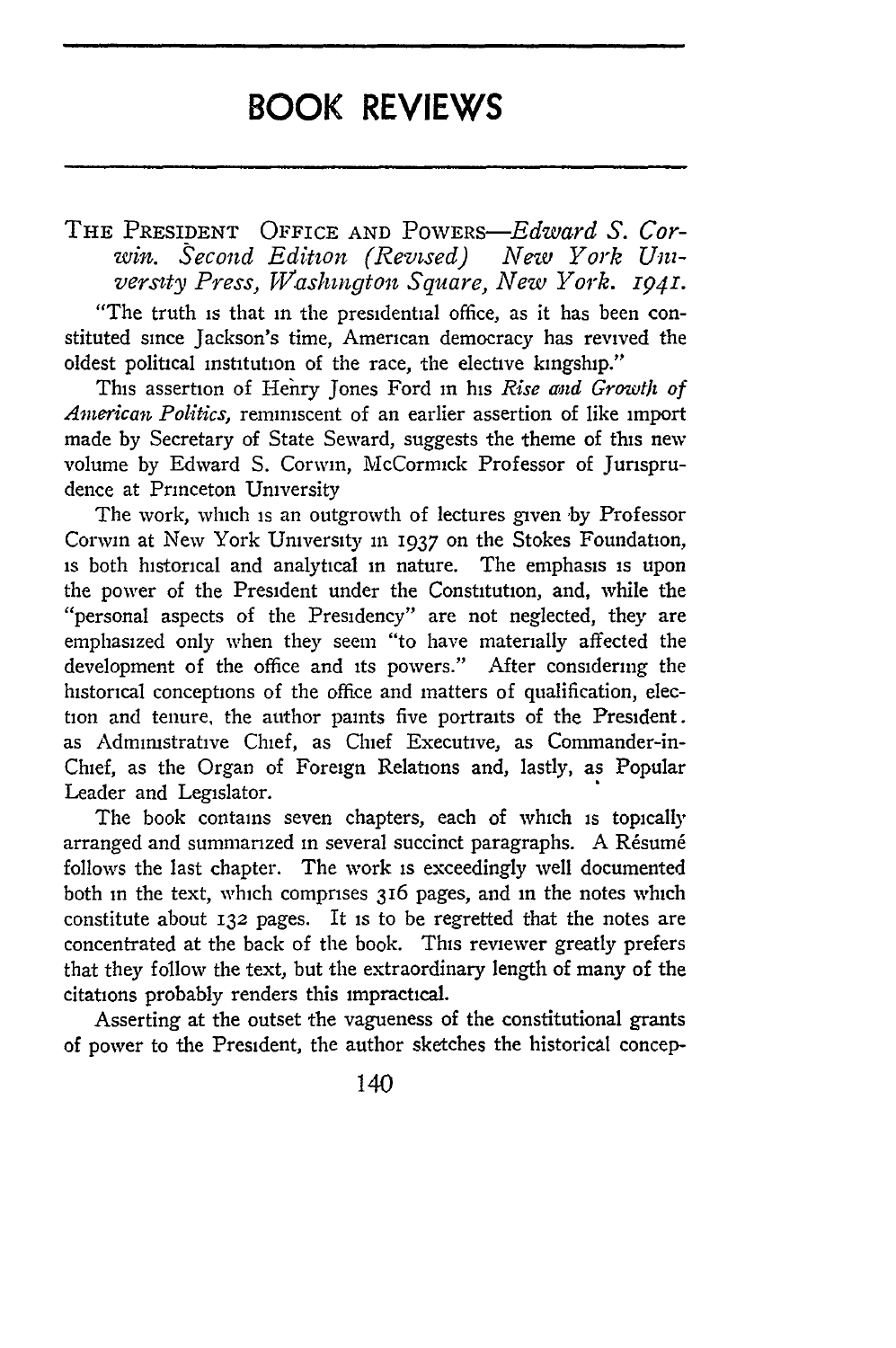tions ot the office. The early state constitutions, in which gubernatorial office was "reduced almost to the dimensions of a symbol" (P. 4), undoubtedly were influential sources of the Framers' concepts of executive power, but "by no means the only source, or even the chief source" (p. 6). The Framers were familiar with the concepts of Locke, Montesquieu and Blackstone, and what they had in mind was the "balanced constitution" of these writers "which carried with it the idea of a divided initiative in the matter of legislation and a broad range of autonomous executive power or 'prerogative'" (p. 15). In terms of actual experience, two conflicting conceptions emerge (1) that the executive power "ought always to be subordinate" to the legislative power, and (2) that it ought to be more or less "autonomous and self-directing" (p. **310).** "Taken by and large", the author concludes, "the history of the Presidency is a history of aggrandizement, but the story is a highly discontinuous one." Only about one in three of the individuals who have filled the office "has contributed to the development of its powers"  $(p. 29)$ 

Considering presidential tenure, the author avers that "the prevailing sentiment of the Convention of 1787 favored the indefinite reëligibility of the President, a sentiment which was owing in considerable part to the universal expectation that Washington would be the first person to be chosen President, and that he would live practicallv forever" (p. 35). In fact, the Framers "devised the Electoral College with the intention of rendering the President indefinitely reëligible" (p. 62) In the light of these premises, the ban on third terms is developed and appraised, and the conclusion is reached that "it is impossible to adjudicate at all nicely between the contending arguments" (p. 38). Nevertheless, a prophecy is added to the effect that "if the anti-third-term taboo is once set aside, **it** will take a long time for an anti-fourth-term or anti-fifth-term taboo to develop. In a word, the presidential term will become indefinite" (p. 38) The latter prediction may be questioned. In the reviewer's opinion, it will depend in part upon the strategy of the presidential candidate who seeks to challenge the incumbent. He will find it difficult to succeed upon a multiplicity of issues that do not clash or upon some tradition that is not made secure by constitutional mandate.

Speaking of the Electoral College, the author emphasizes the importance of a continuously dominant party or two fairly equal, alternating parties. To avoid the danger of an election being thrown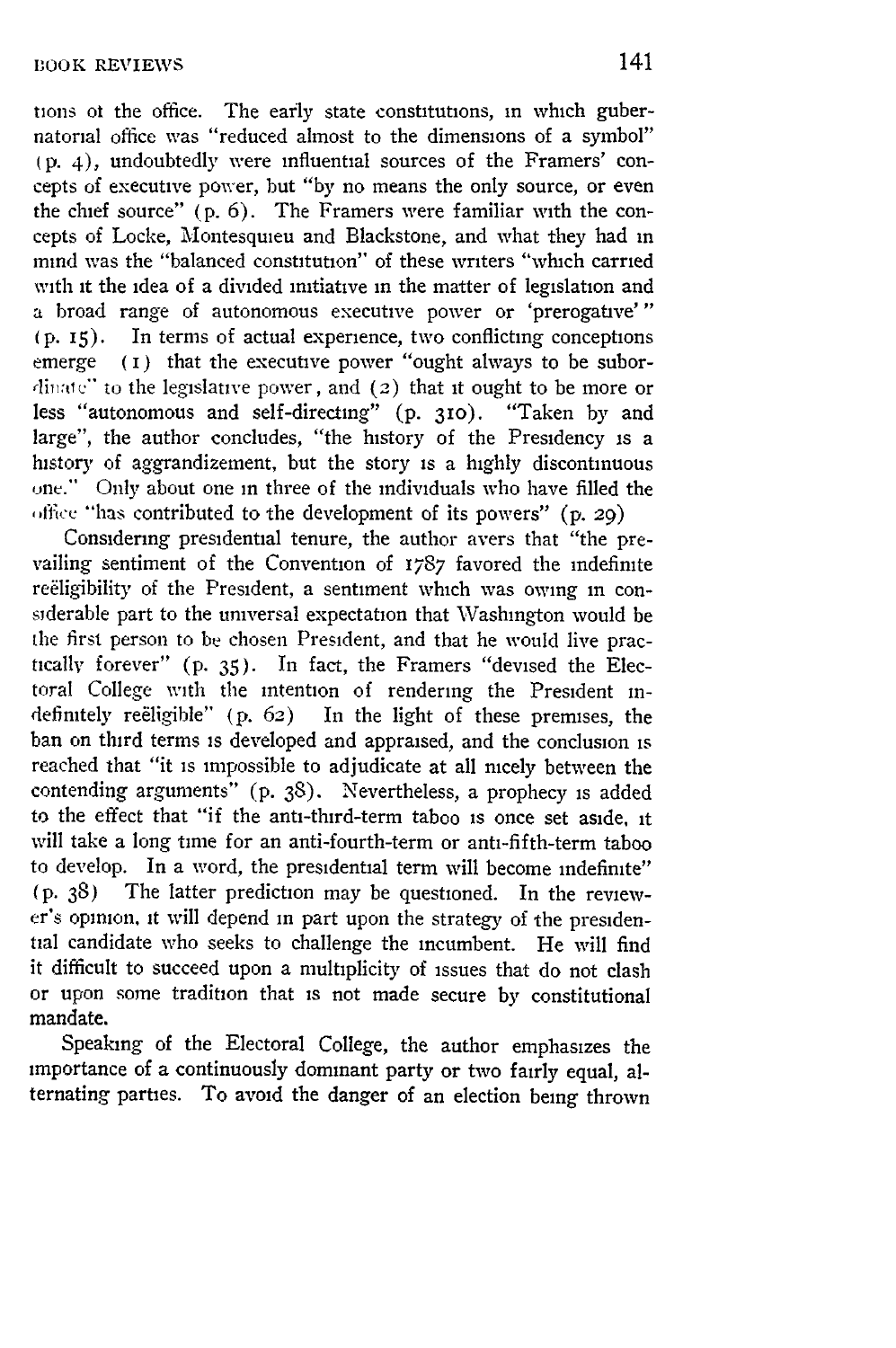into the House of Representatives, he urges serious consideration of the proposal advanced **-by** Senator Norris by which the Electoral College as such would be abolished (p. 51). Likewise, the danger spot of presidential disability, as in the cases of Garfield and Wilson, is discussed and the enactment of some procedure to deal with it is urged (p. **51).**

The power of the President as "Administrative Chief" is considered in Chapter III. Three aspects are considered **(i)** the power to appoint to office  $(p. 65)$ ,  $(2)$  supervisory power over subordinates (p. 76), and **(3)** the removal power (p. 84).

With respect to the removal power, the author discusses in detail the cases of *Myers v. United States,* **272 U.** S. **52, (p.** 84) and *Hnwphrey v United States,* **295 U.** S. 6o2, (p. 91) In the former, the Supreme Court upheld the power of the Executive to remove from office a first-class postmaster notwithstanding an Act of Congress requiring such removal to be "with the advice and consent of the Senate." In the latter, the Court held that a member of the Federal Trade Commission, appointed **by** President Hoover **by** and with the advice and consent of the Senate, was wrongfully removed **by** President Roosevelt. In other words, "(i) as to agents of his own powers, the President's removal power is illimitable; (2) as to agents of Congress' constitutional powers, Congress may confine **it** to removal for cause" **(p.** 96). Viewing the problem realistically, Professor Corwin says that "The *Myers* Case was decided **by** a former President (Taft) under the influence of Jacksonian concepts." The result "was soon perceived **by** the Court to clash with the doctrines which it bad been building up since about 189o with regard to 'a fair hearing' in connection especially with rate regulation, and in the *Humphrey* Case it beat a precipitate retreat from the ideology of the *Myers* decision" (pp. 109, 110).

Of added interest in this chapter is the author's discussion of the problem of administrative reorganization. Two proposals of the President's Committee on Administrative Management for the reorganization of the executive branch of the National Government are considered and evaluated, namely, its recommendations with respect to the independent commissions and the Comptroller General (p. 96)

Treatment of the President as "Chief Executive" will especially interest students of the law. The problem of congressional delegation of power is given first attention. Beginning with the maxim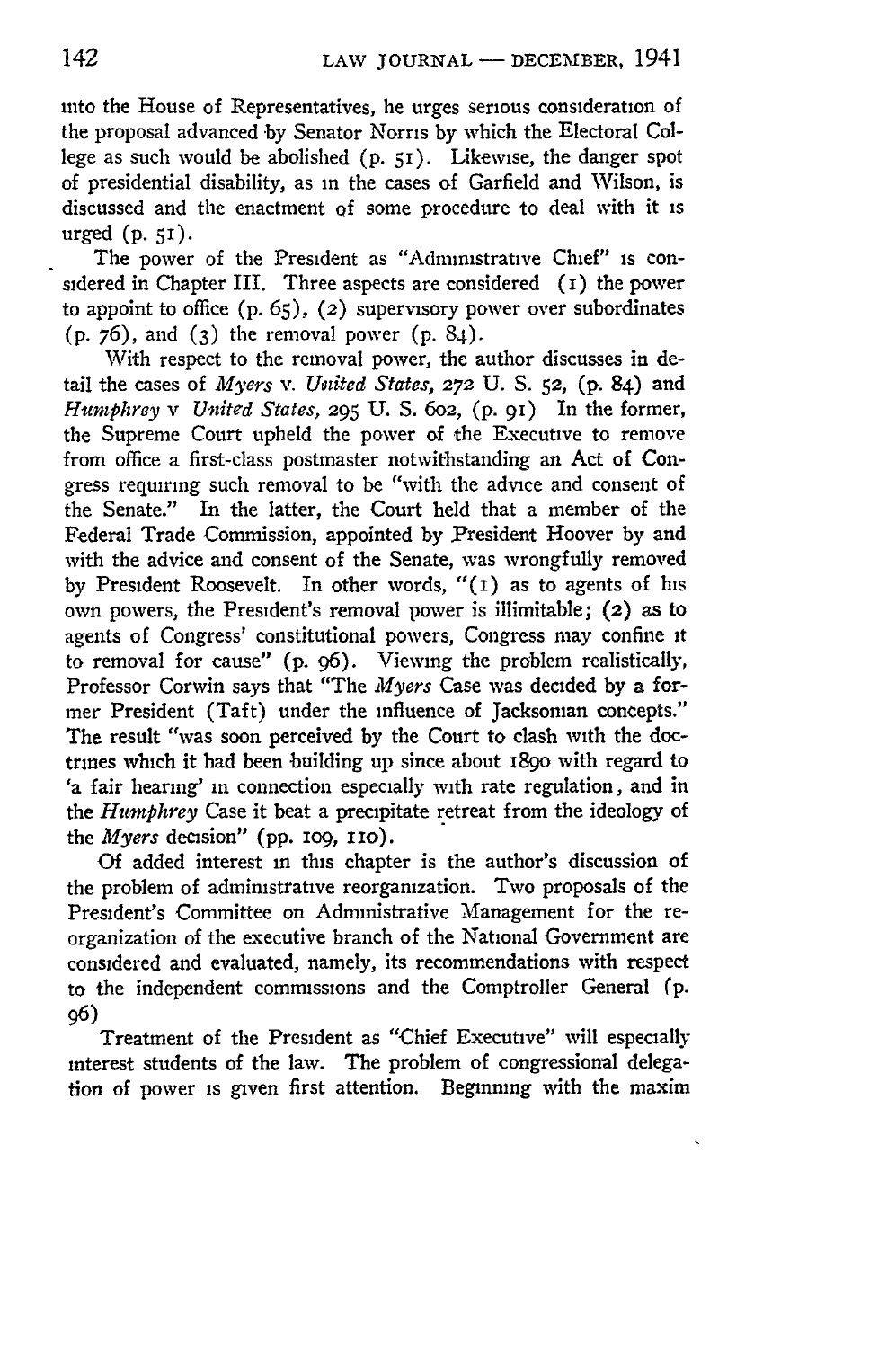derived from John Locke's *Treatise on Civil Government* that "the legislature may not delegate its power" (p. 115), American practice **is** traced from the earliest cases through the New Deal legislation. The maxim, Professor Corwin concludes, "has passed its heyday, along with the laissez-faire conception of the governmental function of which it is a reflection" (p. 126).

Passing from executive practice and constitutional doctrine of delegation of powers, the author deals at length with the emergency powers of the President. From the doctrine of *In re Neagle,* **135 U.** S. i, that "there is a peace of the United States" which entitles a United States marshal to resist by force an assault on one of its judges (p. **127),** we are brought to the so-called "Stewardship Theory" of Theodore Roosevelt, set forth in his Autobiography (p. 131) The latter, which regards executive power to be "limited only by specific restrictions... in the Constitution or imposed by the Congress" (p. **131),** is viewed by the author as "unquestionably disruptive of conventional views" (p. **132).**

As supplementary to executive powers, the prerogative of pardons, amnesties and reprieves is considered. "Whereas Blackstone was thinking of pardon as an instrument only of clemency. **.,** the Framers regarded **it** as also an instrument of law enforcement" (p. 136). The case of Gerald Chapman, whose Federal sentence was commuted by President Coolidge in order that he might be turned over to Connecticut authorities for trial on a murder indictment, is cited in support of this observation (p. 138).

To those who are inclined to speculate upon the war power **of** the President, with or without a declaration by Congress, Chapters V and VI will be of particular interest, even though they do not answer all current questions.

Chapter V views the President as "Commander-in-Chief", primarily "as the custodian and wielder within the United States itself of the physical forces of the National Government" (p. **I55)** The first phase of the discussion concerns Lincoln's war power. In addition to Lincoln's course of action and reasoning, the author refers to the famous Prize Cases, *2* Bl. 635 (March **IO,** 1863) in which the Supreme Court "endorsed for the time being the idea of presidential dictatorship" (p. **158),** and also to ex *parte Milligan, 4* Wall. **2** (p. **162),** the majority opinion of which registered reaction "from these extremes of doctrine and practice" (p. 198). Nevertheless, "candor compels recognition of the fact that in emergencies the legis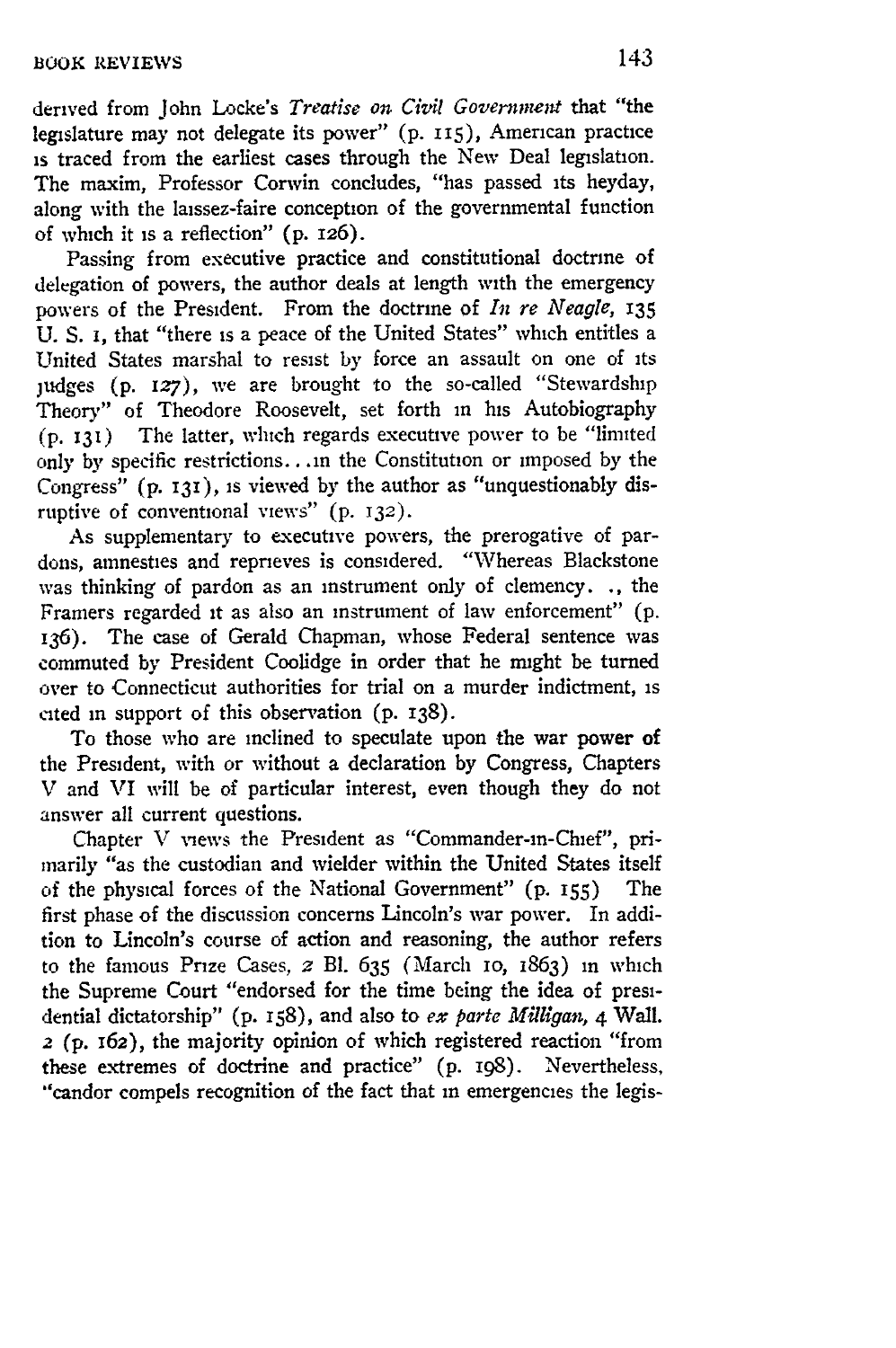lative power has to stomach many a *fait accompli* with such cheerfulness as it can muster" (p. 165)

This chapter also includes a discussion of the powers of the President in situations of violence less than war (p. 166), his powers in the establishment of martial law (p. 176), and his powers as the result of Congressional delegation and as illustrated by VWorld War I (p. **I89).**

In Chapter VI we obtain a view of the President as the "Organ of Foreign Relations." Here, Professor Corwin's historical-analytical method finds its most effective expression. A sincere effort is made to separate the powers of the President and Congress in the field of foreign relations. The import of the entire chapter is clearly expressed at the outset where the author says that "the Constitution, considered only for its affirmative grants of powers which are capable of affecting the issue, is an invitation to struggle for the privilege of directing American foreign policy In such a struggle the President has, it is true, certain great advantages, which are pointed out by Jay in *The Federalist,* the unity of the office, its capacity for secrecy and despatch, and its superior sources of information, to which should be added the fact that it is always on hand and ready for action, whereas the houses of Congress are in adjournment much of the time. But despite all this, actual practice under the Constitution has shown that while the President is usually in a position to propose, the Senate and Congress are often in a position to dispose. The verdict of history, in short, is that the power to determine the substantive content of American foreign policy is a divided power, with the lion's share usually falling to the President, though by no means always" (pp. **200, 201)**

Even more emphatic, in this connection, is the author's conclusion "No President has a mandate from the Constitution to conduct our foreign relations according to his own sweet will. If his power in that field is indefinite, so is Congress' legislative power, and if he holds the 'sword', so does Congress hold the 'purse-strings.' For the rest, the President's diplomatic powers are, and always have been, a function of our foreign policy, and if they seem dangerously great today it is partly 'because our position in the world has become, for one reason or another, dangerously great" (p. 254)

The final portrait of the President-as "Popular Leader and Legislator"-is a vivid, though incomplete, study in the personal traits and concepts of individual Presidents as well as a study of